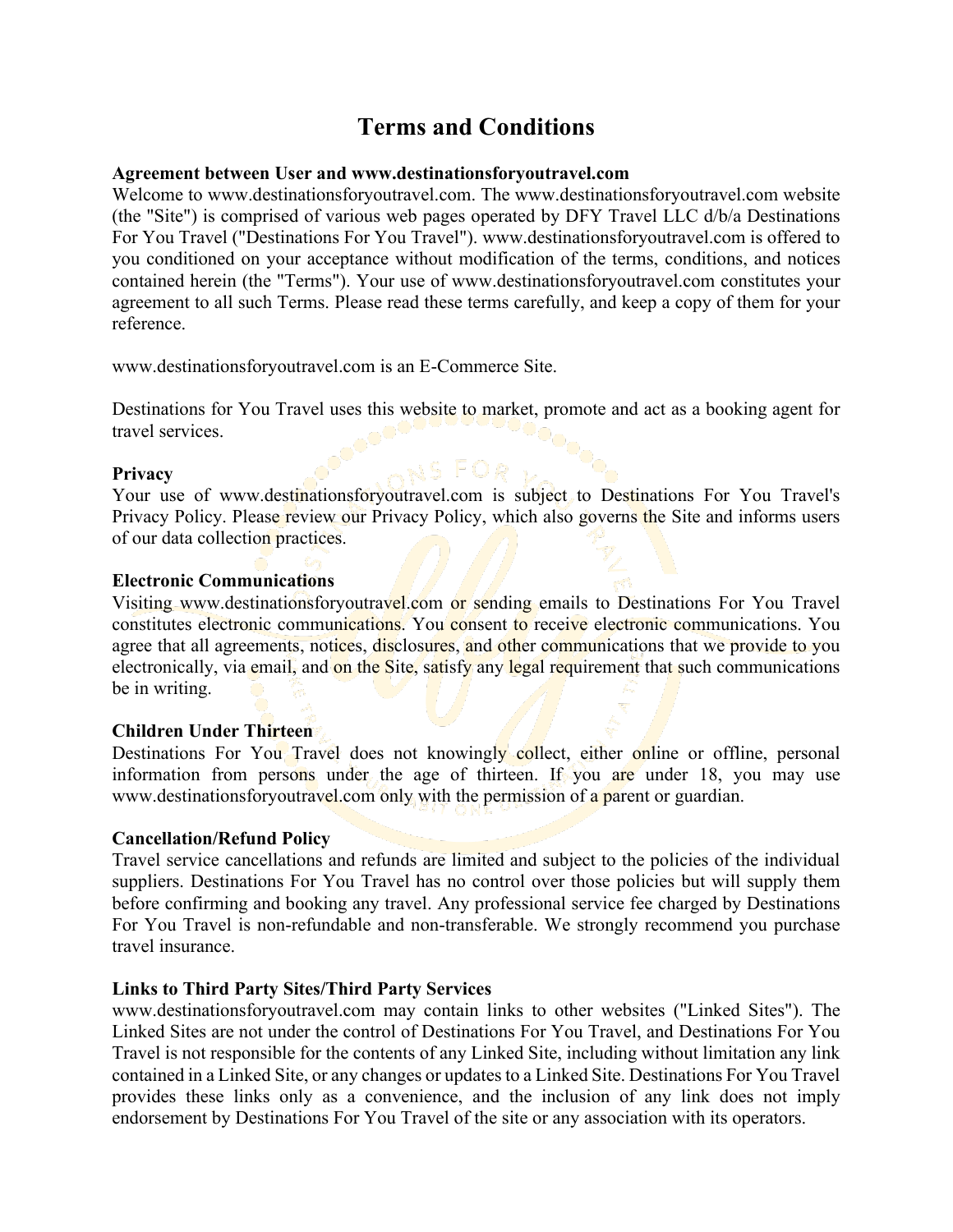Certain services made available via www.destinationsforyoutravel.com are delivered by thirdparty sites and organizations. By using any product, service, or functionality originating from the www.destinationsforyoutravel.com domain, you hereby acknowledge and consent that Destinations For You Travel may share such information and data with any third party with whom Destinations For You Travel has a contractual relationship to provide the requested product, service or functionality on behalf of www.destinationsforyoutravel.com users and customers.

#### **No Unlawful or Prohibited Use/Intellectual Property**

You are granted a non-exclusive, non-transferable, revocable license to access and use www.destinationsforyoutravel.com strictly in accordance with these terms of use. As a condition of your use of the Site, you warrant to Destinations For You Travel that you will not use the Site for any purpose that is unlawful or prohibited by these Terms. You may not use the Site in any manner that could damage, disable, overburden, impair the Site, or interfere with any other party's use and enjoyment of the Site. You may not obtain or attempt to obtain any materials or information through any means not intentionally made available or provided for through the Site.

All content included as part of the Service, such as text, graphics, logos, images, as well as the compilation thereof, and any software used on the Site, is the property of Destinations For You Travel or its suppliers and protected by copyright and other laws that protect intellectual property and proprietary rights. You agree to observe and abide by all copyright and other proprietary notices, legends, or other restrictions contained in any such content and will not make any changes thereto.

You will not modify, publish, transmit, reverse engineer, participate in the transfer or sale, create derivative works, or in any way exploit any of the content, in whole or in part, found on the Site. Destinations For You Travel content is not for resale. Your use of the Site does not entitle you to make any unauthorized use of any protected content. In particular, you will not delete or alter any proprietary rights or attribution notices in any content. You will use protected content solely for your personal use. You will make no other use of the content without the express written permission of Destinations For You Travel and the copyright owner. You agree that you do not acquire any ownership rights in any protected content. We do not grant you any licenses, express or implied, to the intellectual property of Destinations For You Travel or our licensors except as expressly authorized by these Terms.

## **Third-Party Accounts**

You will be able to connect your Destinations For You Travel account to third-party accounts. By connecting your Destinations For You Travel account to your third-party account, you acknowledge and agree that you are consenting to the continuous release of information about you to others (in accordance with your privacy settings on those third-party sites). If you do not want information about yourself to be shared in this manner, do not use this feature.

#### **International Users**

The Service is controlled, operated, and administered by Destinations For You Travel from our offices within the USA. If you access the Service from a location outside the USA, you are responsible for compliance with all local laws. You agree that you will not use the Destinations For You Travel Content accessed through www.destinationsforyoutravel.com in any country or in any manner prohibited by any applicable laws, restrictions, or regulations.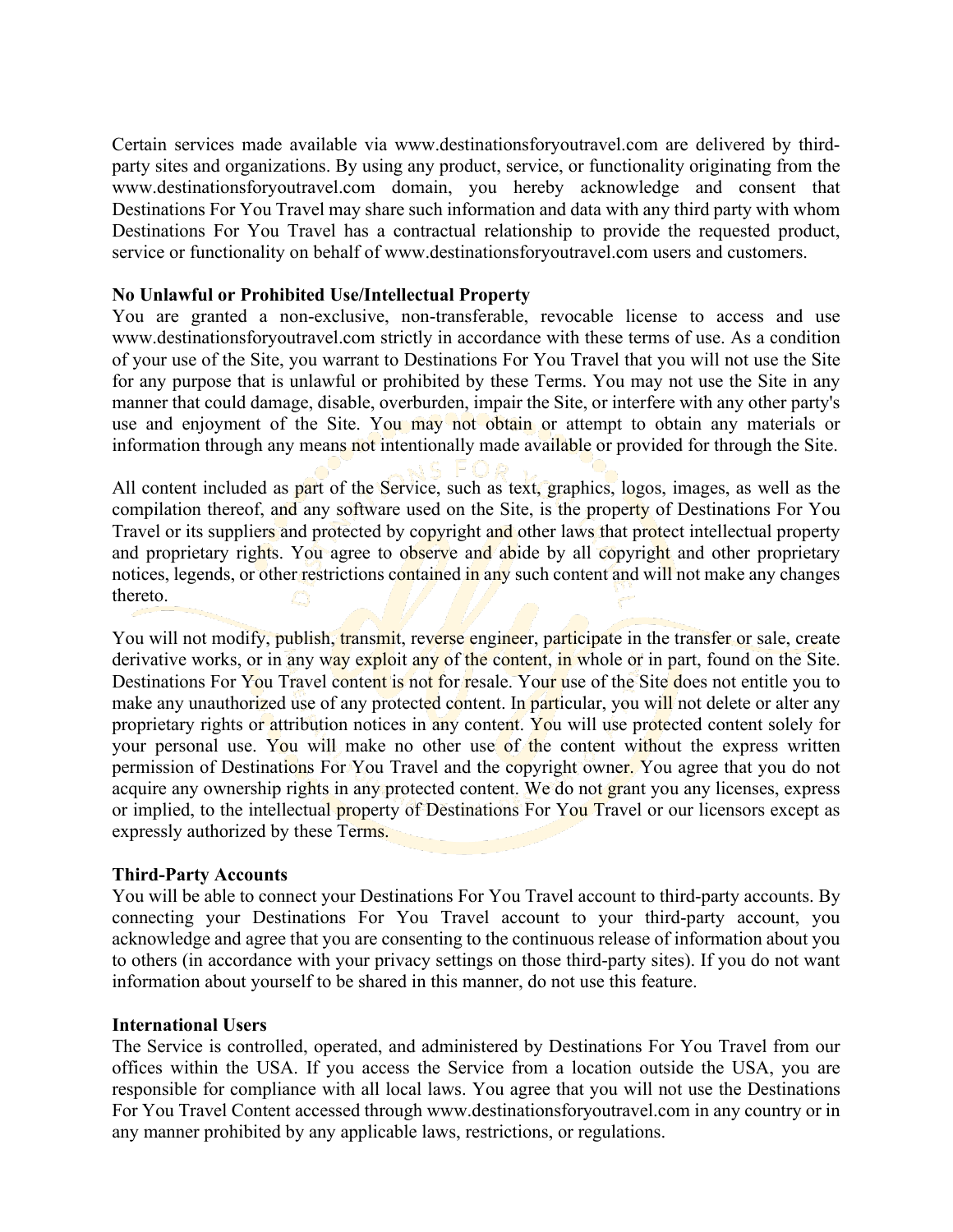### **Indemnification**

You agree to indemnify, defend and hold harmless Destinations For You Travel, its officers, directors, employees, agents, and third parties for any losses, costs, liabilities, and expenses (including reasonable attorney's fees) relating to or arising out of your use of or inability to use the Site or services, any user postings made by you, your violation of any terms of this Agreement or your violation of any rights of a third party, or your violation of any applicable laws, rules or regulations. Destinations For You Travel reserves the right, at its own cost, to assume the exclusive defense and control of any matter otherwise subject to indemnification by you, in which event you will fully cooperate with Destinations For You Travel in asserting any available defenses.

## **Arbitration**

In the event, the parties are not able to resolve any dispute between them arising out of or concerning these Terms and Conditions, or any provisions hereof, whether in contract, tort, or otherwise at law or in equity for damages or any other relief, then such dispute shall be resolved only by final and binding arbitration pursuant to the Federal Arbitration Act, conducted by a single neutral arbitrator and administered by the American Arbitration Association, or a similar arbitration service selected by the parties, in a location mutually agreed upon by the parties. The arbitrator's award shall be final, and judgment may be entered upon it in any court having jurisdiction. In the event that any legal or equitable action, proceeding, or arbitration arises out of or concerns these Terms and Conditions, the prevailing party shall be entitled to recover its costs and reasonable attorney's fees. The parties agree to arbitrate all disputes and claims regarding these Terms and Conditions or any disputes arising as a result of these Terms and Conditions, whether directly or indirectly, including Tort claims that are a result of these Terms and Conditions. The parties agree that the Federal Arbitration Act governs the interpretation and enforcement of this provision. The entire dispute, including the scope and enforceability of this arbitration provision, shall be determined by the Arbitrator. This arbitration provision shall survive the termination of these Terms and Conditions.

## **Class Action Waiver**

Any arbitration under these Terms and Conditions will take place on an individual basis; class arbitrations and class/representative/collective actions are not permitted. THE PARTIES AGREE THAT A PARTY MAY BRING CLAIMS AGAINST THE OTHER ONLY IN EACH'S INDIVIDUAL CAPACITY AND NOT AS A PLAINTIFF OR CLASS MEMBER IN ANY PUTATIVE CLASS, COLLECTIVE, AND/ OR REPRESENTATIVE PROCEEDING, SUCH AS IN THE FORM OF A PRIVATE ATTORNEY GENERAL ACTION AGAINST THE OTHER. Further, unless both you and Destinations For You Travel agree otherwise, the arbitrator may not consolidate more than one person's claims and may not otherwise preside over any form of a representative or class proceeding.

## **Liability Disclaimer**

THE INFORMATION, SOFTWARE, PRODUCTS, AND SERVICES INCLUDED IN OR AVAILABLE THROUGH THE SITE MAY INCLUDE INACCURACIES OR TYPOGRAPHICAL ERRORS. CHANGES ARE PERIODICALLY ADDED TO THE INFORMATION HEREIN. DFY TRAVEL LLC D/B/A DESTINATIONS FOR YOU TRAVEL AND/OR ITS SUPPLIERS MAY MAKE IMPROVEMENTS AND/OR CHANGES IN THE SITE AT ANY TIME.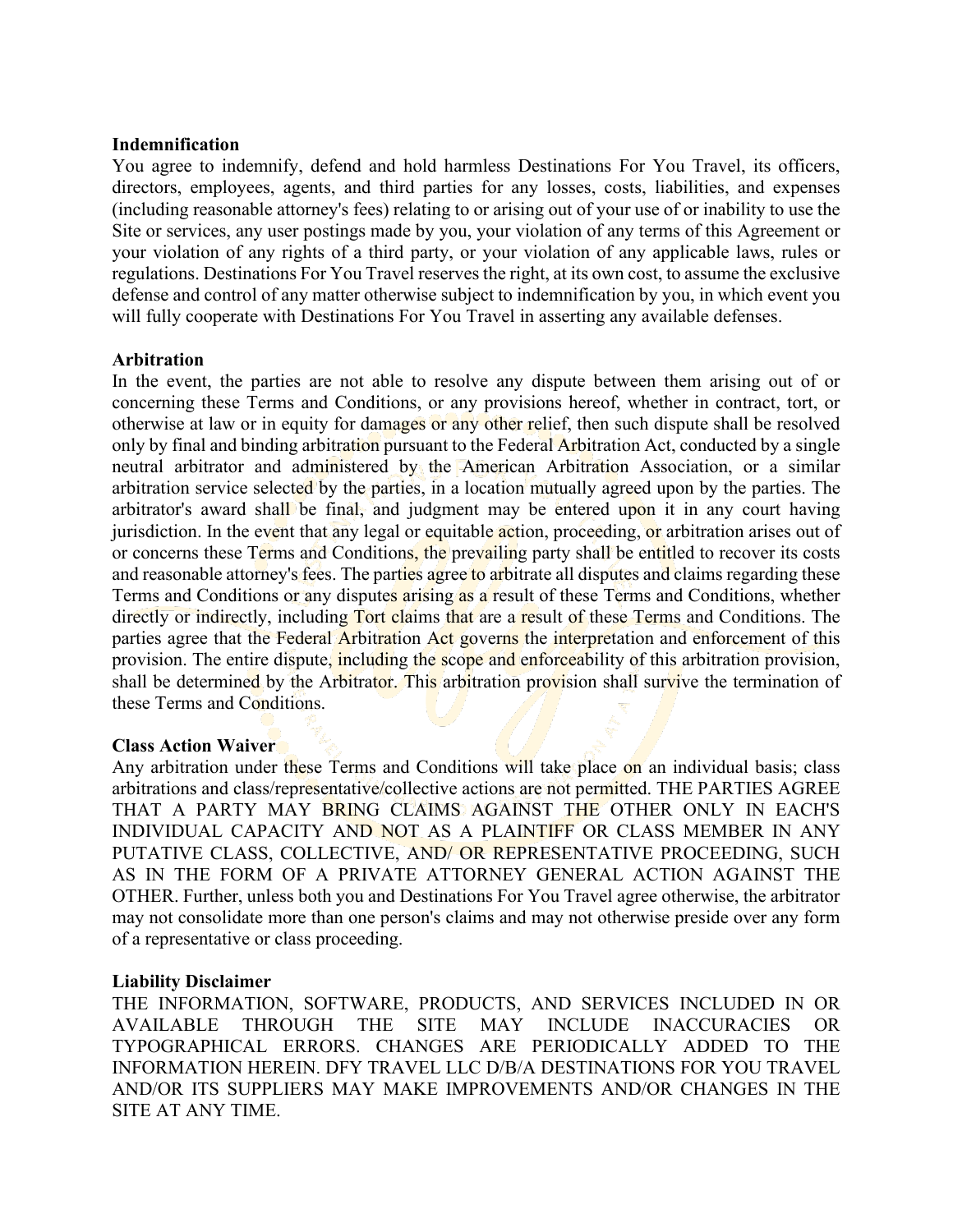DFY TRAVEL LLC D/B/A DESTINATIONS FOR YOU TRAVEL AND/OR ITS SUPPLIERS MAKE NO REPRESENTATIONS ABOUT THE SUITABILITY, RELIABILITY, AVAILABILITY, TIMELINESS, AND ACCURACY OF THE INFORMATION, SOFTWARE, PRODUCTS, SERVICES, AND RELATED GRAPHICS CONTAINED ON THE SITE FOR ANY PURPOSE. TO THE MAXIMUM EXTENT PERMITTED BY APPLICABLE LAW, ALL SUCH INFORMATION, SOFTWARE, PRODUCTS, SERVICES, AND RELATED GRAPHICS ARE PROVIDED "AS IS" WITHOUT WARRANTY OR CONDITION OF ANY KIND. DFY TRAVEL LLC D/B/A DESTINATIONS FOR YOU TRAVEL AND/OR ITS SUPPLIERS HEREBY DISCLAIM ALL WARRANTIES AND CONDITIONS WITH REGARD TO THIS INFORMATION, SOFTWARE, PRODUCTS, SERVICES, AND RELATED GRAPHICS, INCLUDING ALL IMPLIED WARRANTIES OR CONDITIONS OF MERCHANTABILITY, FITNESS FOR A PARTICULAR PURPOSE, TITLE AND NON-INFRINGEMENT.

TO THE MAXIMUM EXTENT PERMITTED BY APPLICABLE LAW, IN NO EVENT SHALL DFY TRAVEL LLC D/B/A DESTINATIONS FOR YOU TRAVEL AND/OR ITS SUPPLIERS BE LIABLE FOR ANY DIRECT, INDIRECT, PUNITIVE, INCIDENTAL, SPECIAL, CONSEQUENTIAL DAMAGES OR ANY DAMAGES WHATSOEVER INCLUDING, WITHOUT LIMITATION, DAMAGES FOR LOSS OF USE, DATA OR PROFITS, ARISING OUT OF OR IN ANY WAY CONNECTED WITH THE USE OR PERFORMANCE OF THE SITE, WITH THE DELAY OR INABILITY TO USE THE SITE OR RELATED SERVICES, THE PROVISION OF OR FAILURE TO PROVIDE SERVICES, OR FOR ANY INFORMATION, SOFTWARE, PRODUCTS, SERVICES AND RELATED GRAPHICS OBTAINED THROUGH THE SITE, OR OTHERWISE ARISING OUT OF THE USE OF THE SITE, WHETHER BASED ON CONTRACT, TORT, NEGLIGENCE, STRICT LIABILITY OR OTHERWISE, EVEN IF DFY TRAVEL LLC D/B/A DESTINATIONS FOR YOU TRAVEL OR ANY OF ITS SUPPLIERS HAS BEEN ADVISED OF THE POSSIBILITY OF DAMAGES. BECAUSE SOME STATES/JURISDICTIONS DO NOT ALLOW THE EXCLUSION OR LIMITATION OF LIABILITY FOR CONSEQUENTIAL OR INCIDENTAL DAMAGES, THE ABOVE LIMITATION MAY NOT APPLY TO YOU. IF YOU ARE DISSATISFIED WITH ANY PORTION OF THE SITE OR WITH ANY OF THESE TERMS OF USE, YOUR SOLE AND EXCLUSIVE REMEDY IS TO DISCONTINUE USING THE SITE.

#### **Termination/Access Restriction**

Destinations For You Travel reserves the right, in its sole discretion, to terminate your access to the Site and the related services or any portion thereof at any time, without notice. To the maximum extent permitted by law, this agreement is governed by the laws of the State of Maryland, and you hereby consent to the exclusive jurisdiction and venue of courts in Maryland in all disputes arising out of or relating to the use of the Site. Use of the Site is unauthorized in any jurisdiction that does not affect all provisions of these Terms, including, without limitation, this section.

**HABIT ONE DES** 

You agree that no joint venture, partnership, employment, or agency relationship exists between you and Destinations For You Travel as a result of this agreement or use of the Site. Destinations For You Travel's performance of this agreement is subject to existing laws and legal processes. Nothing contained in this agreement is in derogation of Destinations For You Travel's right to comply with governmental, court, and law enforcement requests or requirements relating to your use of the Site or information provided to or gathered by Destinations For You Travel with respect to such use. If any part of this agreement is determined to be invalid or unenforceable pursuant to applicable law including, but not limited to, the warranty disclaimers and liability limitations set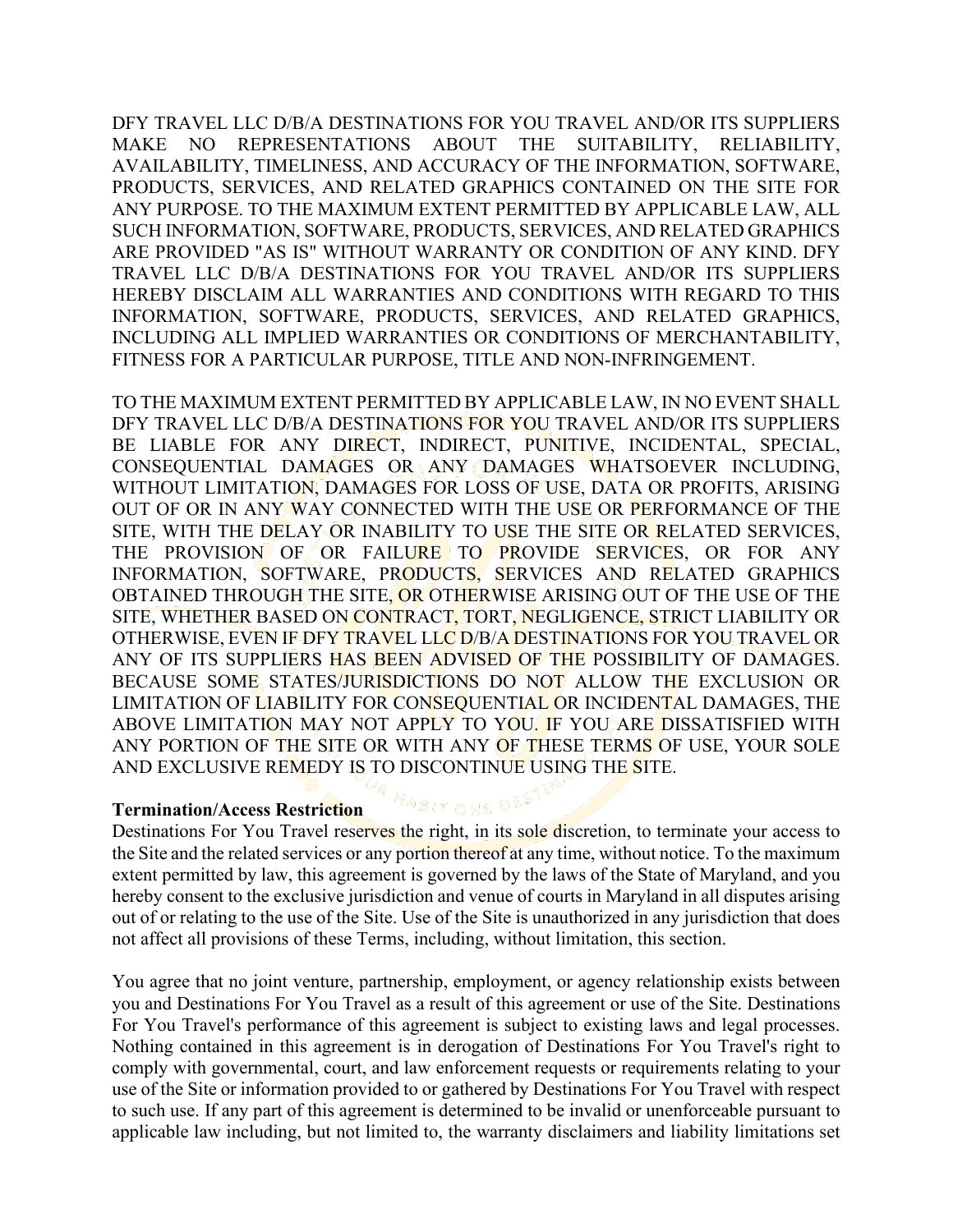forth above, then the invalid or unenforceable provision will be deemed superseded by a valid, enforceable provision that most closely matches the intent of the original provision and the remainder of the agreement shall continue in effect.

Unless otherwise specified herein, this agreement constitutes the entire agreement between the user and Destinations For You Travel with respect to the Site, and it supersedes all prior or contemporaneous communications and proposals, whether electronic, oral, or written, between the user and Destinations For You Travel with respect to the Site. A printed version of this agreement and any notice given in electronic form shall be admissible in judicial or administrative proceedings based upon or relating to this agreement to the same extent and subject to the same conditions as other business documents and records originally generated and maintained in printed form. It is the express wish of the parties that this agreement and all related documents be written in English.

## **Advertising Disclosure Policy**

.00000000000 Destinations For You Travel provides editorial web content related to travel products and services that we may sell to consumers. This means that we may occasionally receive referral fees or commissions from the companies that manufacture or sell travel products you see on this site. This policy is valid from September 1, 2021.

Because we may receive compensation from travel providers featured on our website in the form of commission payments for bookings, the compensation received may influence the content on this site. That content may not always be identified as paid or sponsored content. However, even when the owner of this site is compensated to provide opinions on products, services, websites, and various other topics, we always give our honest opinions, findings, beliefs, or experiences on those topics or products. The views and opinions expressed on this site are purely our own or our guest writers. Any product claim, statistic, quote, or other representation should be verified with the manufacturer, provider, or party in question.

The travel articles on our website do not contain any content which might present a conflict of interest. Some offers that appear on this website are from companies from which we may receive compensation. This compensation may impact how and where products appear on this site (including, for example, the order in which they appear). Opinions expressed here are the author's alone, not those of any advertiser or an affiliated company. Any product claims, statistics, quotes, or other representations should be verified with the manufacturer or service provider.

We greatly appreciate it when you choose to use our links to purchase travel products or connect to or book travel with companies we partner with.